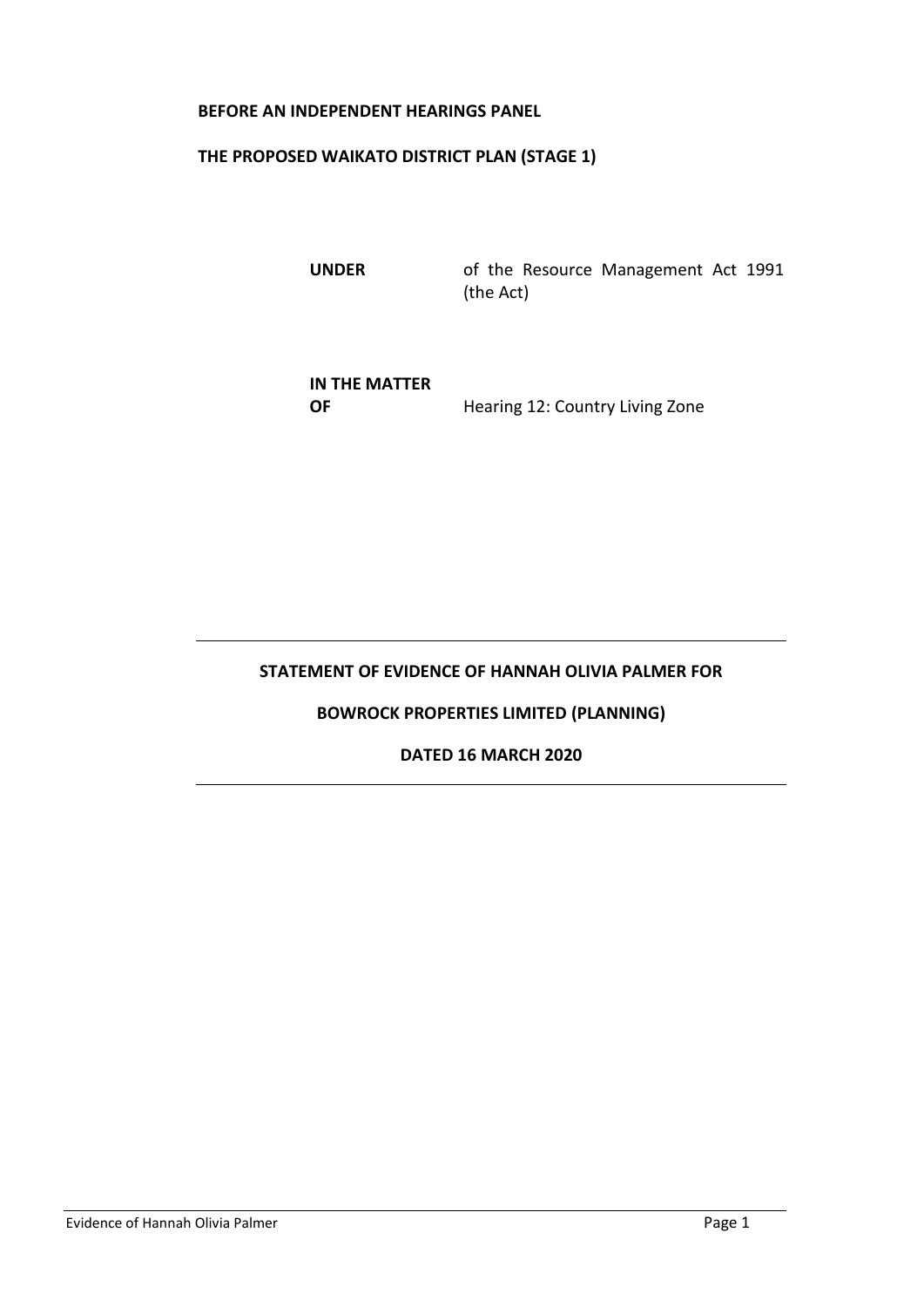# **1. INTRODUCTION**

- 1.1 My full name is Hannah Olivia Palmer. I am an Environmental Consultant at Place Group Ltd (Place Group); a specialist resource management planning consultancy based in Hamilton. I have been in this position since May 2017.
- 1.2 I hold the qualification of Postgraduate Diploma in Resource and Environmental Planning obtained in 2011 from the University of Waikato. I also hold a Postgraduate Diploma in Earth Science and a Bachelor of Science from the University of Waikato. I am an Associate member of the New Zealand Planning Institute.
- 1.3 I have 8 years' planning experience and have previously held planning positions at Opus International Consultants, Latitude Planning, and Southland District Council where I have been involved in a range of resource management projects including preparation of evidence for the Proposed Auckland Unitary Plan, preparation and processing of resource consents, and policy analysis.
- 1.4 I am authorised to present this evidence on behalf of Bowrock Properties Limited (BPL), in support of its primary submission<sup>1</sup> and further submissions<sup>2</sup> on the Proposed Waikato District Plan (PWDP). I was not involved in the preparation of the primary submission made to the PWDP.

# **2. CODE OF CONDUCT**

2.1 I can confirm that I am familiar with the Code of Conduct for Expert Witnesses as set out in the Environment Court Practice Note 2014. I have read and agree to comply with the Code. Except where I state that I am relying upon the specified evidence or advice of another person, my evidence is within my area of expertise. I have not omitted to consider material facts known to me that might alter or detract from the opinions I express.

# **3. OVERVIEW OF BPL SUBMISSION AND FURTHER SUBMISSIONS**

3.1 PAUA Architects lodged a primary submission on behalf of BPL on the PWDP seeking to rezone the parcel of land owned by BPL (located at Lot 3 DP 325499 and Lot 32 DP 81580 on Tauwhare Road) from Rural to Country Living Zone. Following release of the summary of submissions by Council, Place Group Limited lodged a further submission on behalf of BPL. The further submission supported those submitters seeking a reduction to the minimum lot size in the Country Living Zone.

<sup>1</sup> Submission #393

<sup>2</sup> Further submissions #1197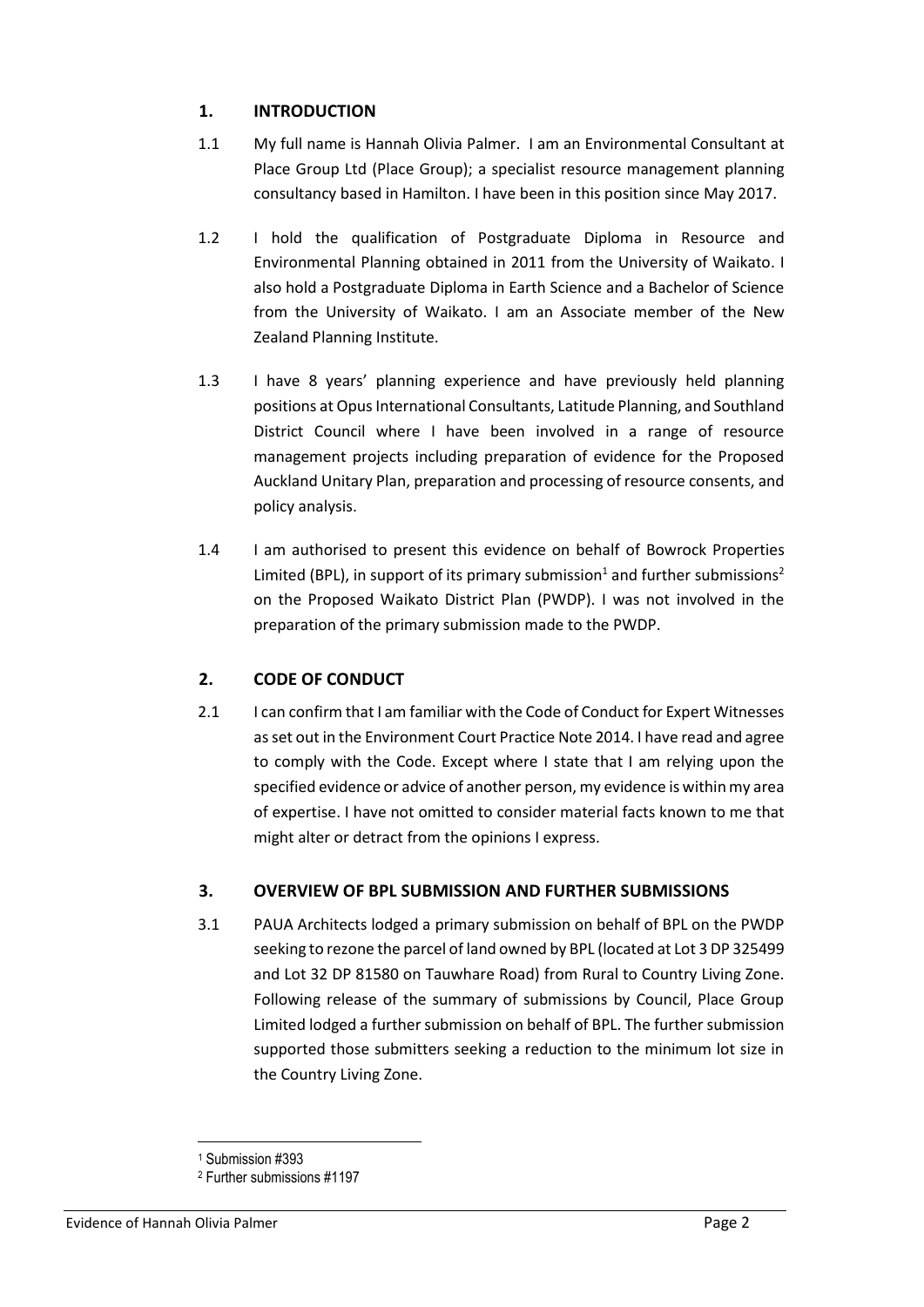3.2 I understand that rezoning requests will be heard in Hearing 25 and that this will be our primary hearing, where we will be seeking rezoning to Country Living Zone. However, this evidence focuses on the objectives, policies and rules for the Country Living Zone as they relate to minimum lot size and retention of character, amenity and productive capacity of land.

### **4. SCOPE OF EVIDENCE**

- 4.1 My evidence addresses the following:
	- a) The Section 42A Report
	- b) Objectives, policies and rules as they relate to subdivision within the Country Living Zone, particularly the minimum lot size of 5000m<sup>2</sup>
	- c) Relief sought by BPL and justification/evidence for the relief sought.

### **5. THE SECTION 42A REPORT**

- 5.1 I have reviewed the Hearing 12: Country Living Zone s42A report and note the reporting officer's recommendations to reject BPL's further submission points, particularly those where BPL have submitted in support of seeking a reduction to the minimum lot size in the Country Living Zone. I disagree with this recommendation, for reasons outlined in this evidence.
- 5.2 I understand that the s42A reporting officer has taken the overall stance that WDC is seeking to retain the character and amenity of the Country Living Zone whilst retaining the productive capacity of the land within the zone where possible and avoiding reverse sensitivity issues.
- 5.3 I also note the recommendation within the s42A report to align the Country Living Zone with the National Planning Standards by renaming the zone to 'Rural Lifestyle Zone'. This zone is described in the National Planning Standards as follows:
	- a) *Rural Lifestyle Zone – Areas used predominately for a residential lifestyle within a rural environment on lots smaller than those of the General rural and Rural production zones, while enabling primary production to occur.*
- 5.4 Furthermore, I note that to support the intent of the zone in still providing opportunities for primary production, 'Farming' has been added as a permitted activity. Paragraph [169] of the s42A report demonstrates support for land zoned Country Living to be used productively by stating: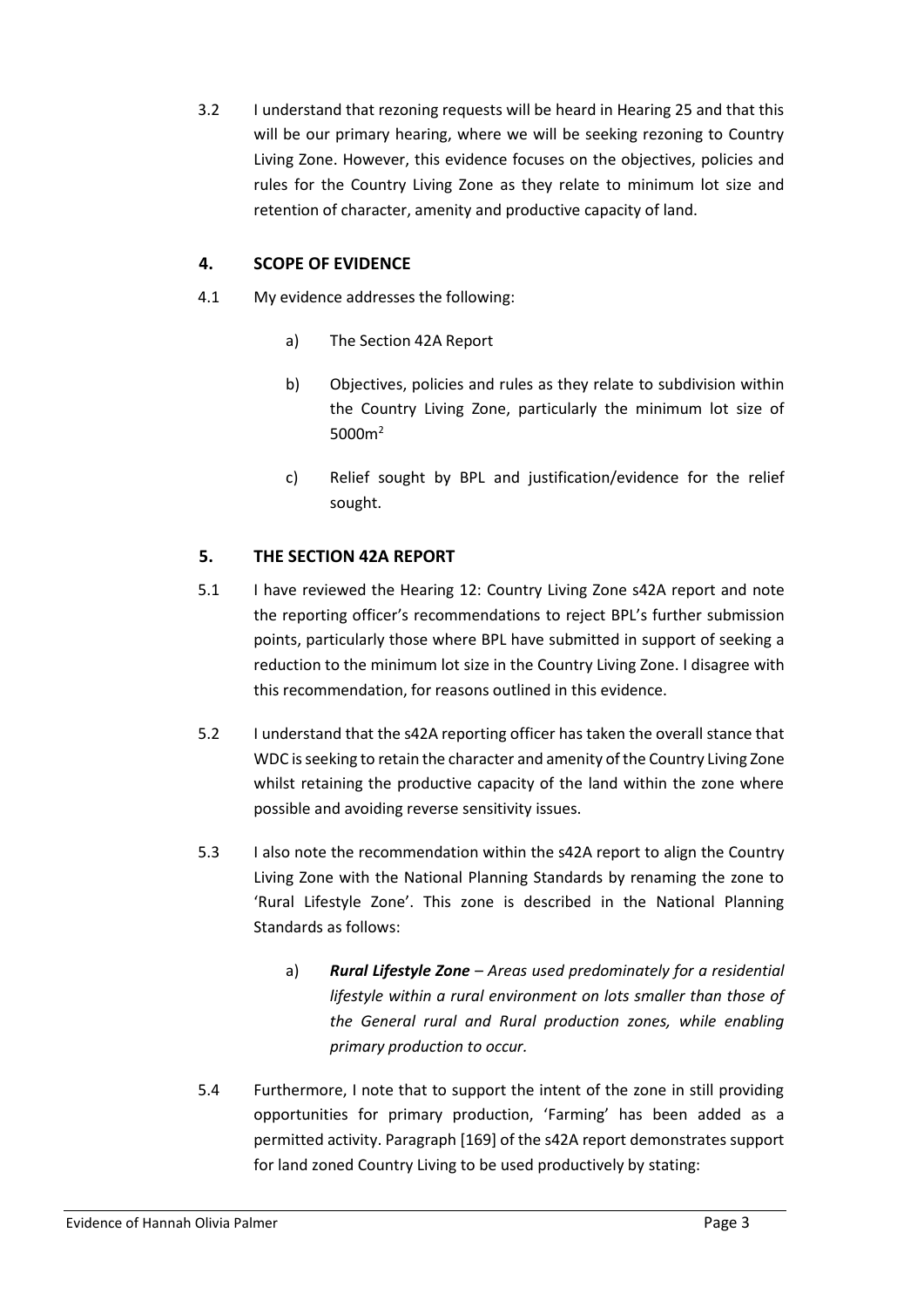*"it is clear that this land can be used for food production on a small scale, and that there is also potential for small 'boutique' food production industries to establish and create a community-based ethos*."

- 5.5 I support this addition to the zone rules, as well as the general intent of the Rural Lifestyle Zone as outlined in the National Planning Standards.
- 5.6 One of the key mechanisms noted in the s42A report to achieve the retention of character, amenity and the productive capacity of land within the zone, is setting a minimum lot size of  $5000m^2$  for subdivision within the zone. This is supported by proposed Objective 5.1.1, Objective 5.6.1, Policy 5.6.2 and 5.6.3, and Rule 23.4.2. I note that the s42A reporting officer has recommended rejecting all submission points seeking to reduce the minimum lot size for subdivision within the zone as anything below  $5000m^2$  will compromise the character and amenity of the Country Living Zone, and that a lot size of 5000m<sup>2</sup> has been deemed to sufficiently provide for productive use. I do not entirely agree with this stance, and I address these provisions in the sections below.

### **6. OBJECTIVES, POLICIES AND RULES AS THEY RELATE TO SUBDIVISION**

- 6.1 The s42A report notes in paragraph [49] that 'Objective 5.1.1 The Rural Environment' has primacy over all other objectives and sets the strategic intent of the zone. Of relevance is the reference in this objective to supporting productive rural activities when undertaking subdivision. Objective 5.6.1 which is specific to the Country Living Zone, refers to maintaining or enhancing character and amenity values when undertaking subdivision, use and development. These objectives are supported by Policies 5.6.2 and 5.6.3, of which Policy 5.6.3 is directly related to subdivision.
- 6.2 Policy 5.6.3 provides strong direction against the creation of undersized lots noting that these shall be 'avoided'. I understand that this has been a deliberate move to correct a policy deficiency in the operative Waikato District Plan to provide processing officers with a pathway to decline resource consent applications for subdivision below this threshold, and that this has been coupled with a non-complying activity status in Rule 23.4.2.
- 6.3 Whilst I understand what the s42A reporting officer is trying to achieve, in my view there is still ambiguity over this policy direction, particularly where it seems the PWDP is trying to balance the productive capacity of rural type land with maintaining character and amenity of a zone. Policy 5.6.3 therefore appears to be at odds with Objective 5.1.1 and the description of the zone as provided by the National Planning Standards by not including any reference to the maintenance of productive capacity.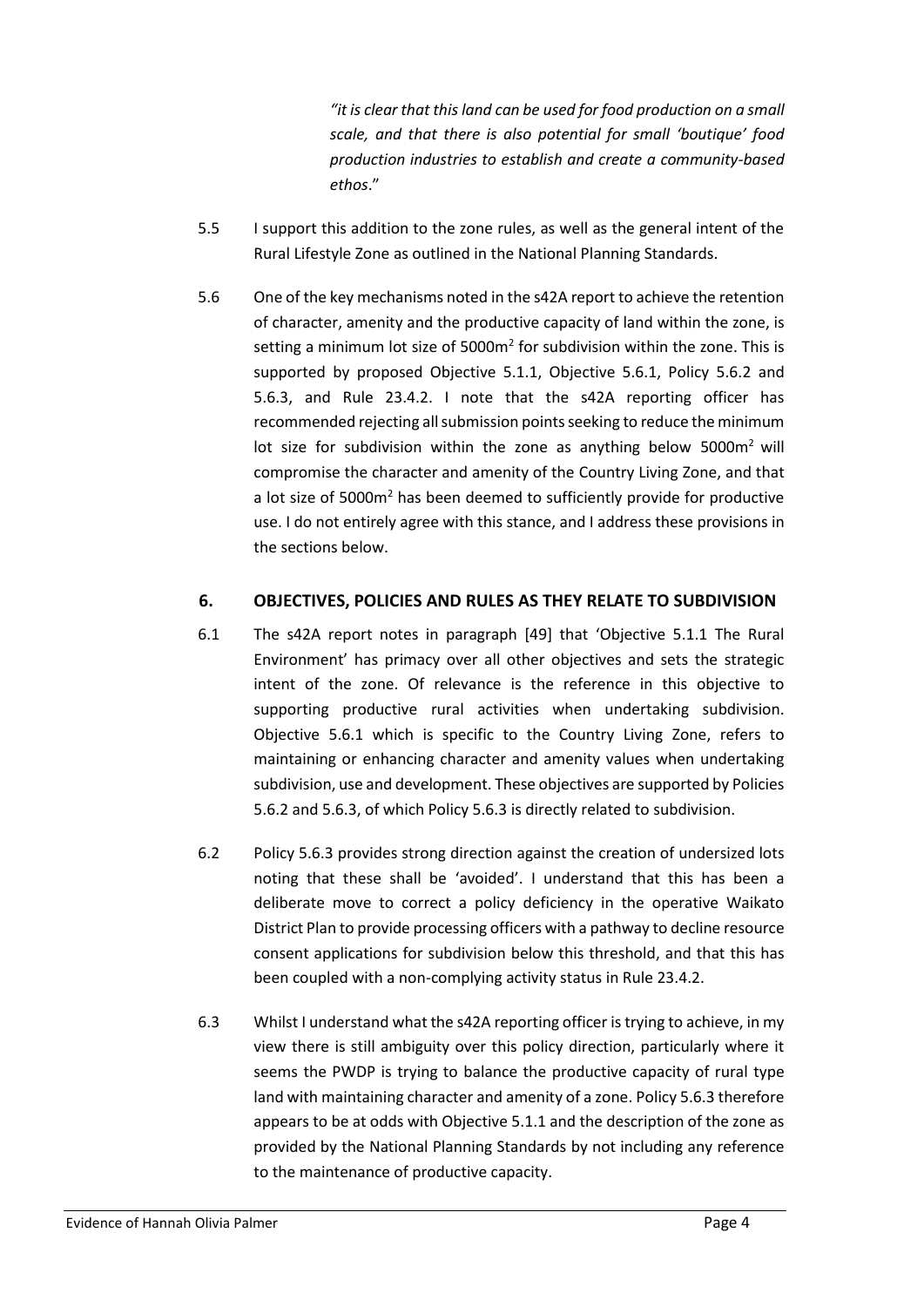- 6.4 I do not agree that avoiding undersized lots is the best mechanism to retain productive capacity of lots within the Country Living Zone, as in my view a more flexible approach to subdivision will result in more efficient use of land (further discussed in Section 7 below). I therefore suggest an amendment to Policy 5.6.3 as follows (amendments in blue):
	- a) *Subdivision, building and development within the Country Living Rural Lifestyle Zone ensures that:*
		- *(i) The creation of undersized lots is avoided where character and amenity are compromised, except where it can be demonstrated that productive capacity of land can be retained;*
		- *(ii) New lots are of a size and shape to enable sufficient building setbacks from any boundary;*
		- *(iii) Building platforms are sited to maintain the character of the Country Living Rural Lifestyle Zone and are appropriately positioned to enable future development;*
		- *(iv) Existing and planned<sup>3</sup> infrastructure and planned is not compromised;*
		- *(v) Character and amenity are not compromised.*
- 6.5 No amendments to corresponding Objectives 5.1.1 and 5.6.1 or Rule 23.4.2 are sought, and it is not anticipated that the proposed amendments to Policy 5.6.3 will necessitate any further changes in the cascade of provisions.
- 6.6 Should the following proposed amendments to Policy 5.6.3 be considered, I agree with the retention of the non-complying activity status for undersized lots outlined in Rule 23.4.2.

# **7. JUSTIFICATION FOR RELIEF SOUGHT BY BPL**

- 7.1 In my view the proposed relief sought by BPL serves to better accommodate the productive capacity of land within the zone by providing flexibility in subdivision design, whilst still seeking to retain the character and amenity of the zone.
- 7.2 After listening to the opening WDC planning submissions on the PWDP on 23rd October 2019, it is my understanding that key issues for the Council

<sup>&</sup>lt;sup>3</sup> Re-worded for greater clarity.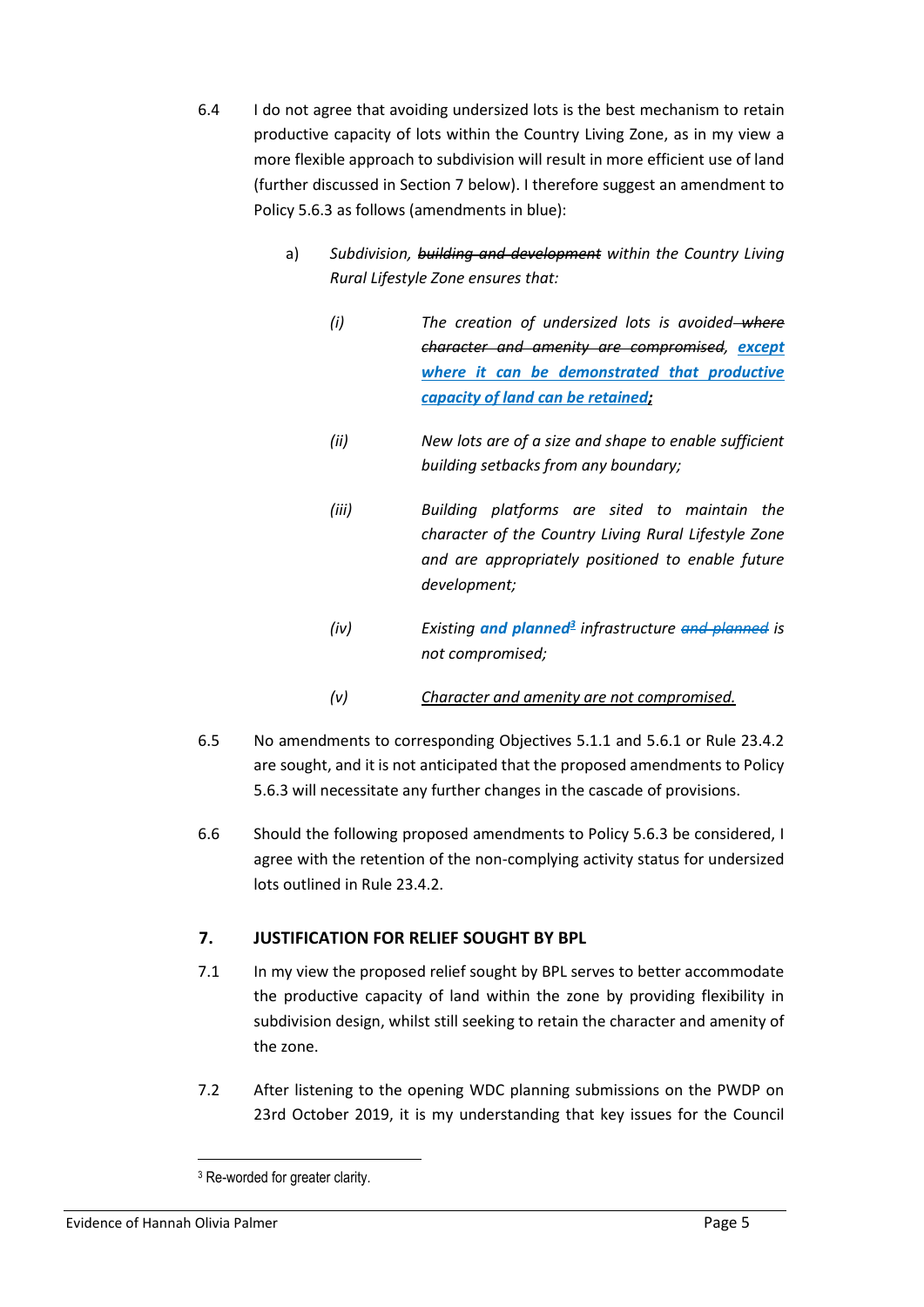include protection of productive soils and rural communities, and rural fragmentation. I understand that there are proposed provisions in the Rural Zone to address this, however I believe there is also opportunity within the Country Living zone to address this issue through policy and providing for flexible subdivision design.

- 7.3 I note in the s42A report that the 5000 $m<sup>2</sup>$  minimum lot size is assumed to be able to accommodate 1 or 2 small paddocks or a small orchard or horticultural operation, and that reducing the minimum lot size further would limit those type of 'Country Living' activities (paragraph [593]). I also note that Council has not engaged any technical experts to assess the effect that a smaller lot size would have on the productive potential.
- 7.4 In addition, paragraph [20] of the s42A report appears to be at odds with the intent to provide for productive uses in the zone, noting that of importance is *optimising the size of the sites to avoid an outcome where lots are too small to have a rural character and too large to maintain as a garden*.
- 7.5 In areas which are currently zoned Country Living under the Operative District Plan, it is common to see large houses with expansive lawns and limited productive use of the allotments (examples being Tamahere and Tauwhare). I therefore question the weighting given to retention of character and amenity of the zone versus protection of productive capacity, particularly in reference to giving effect to the Waikato Regional Policy Statement (RPS) Objectives 3.25 and 3.26 which talk about the protection of Soil Values and High Class Soils.
- 7.6 In its current form, it is my concern that rigidity in Policy 5.6.3 of the PWDP will contribute to fragmentation of potentially productive land by taking a one size fits all approach, and therefore will not adequately give effect to the RPS. I believe a more flexible policy as suggested in the proposed amendment strikes a balance between maintaining the character and amenity of the Country Living Zone and providing for productive use. The proposed amendment still provides for the  $5000m<sup>2</sup>$  minimum lot size however it also provides a pathway for processing officers to consider alternative subdivision proposals which may have smaller lot sizes but use land more efficiently and encourage productive use of balance lots for example.

#### **8. CONCLUDING REMARKS**

8.1 The proposed amendment to Policy 5.6.3 in my opinion better supports Objectives 5.1.1 and 5.6.1 of the PWDP, gives effect to the RPS in regard to protecting the productive capacity of soil, and serves to potentially reduce fragmentation of rural type land by allowing consideration of alternative subdivision proposals where productive capacity of land is retained.